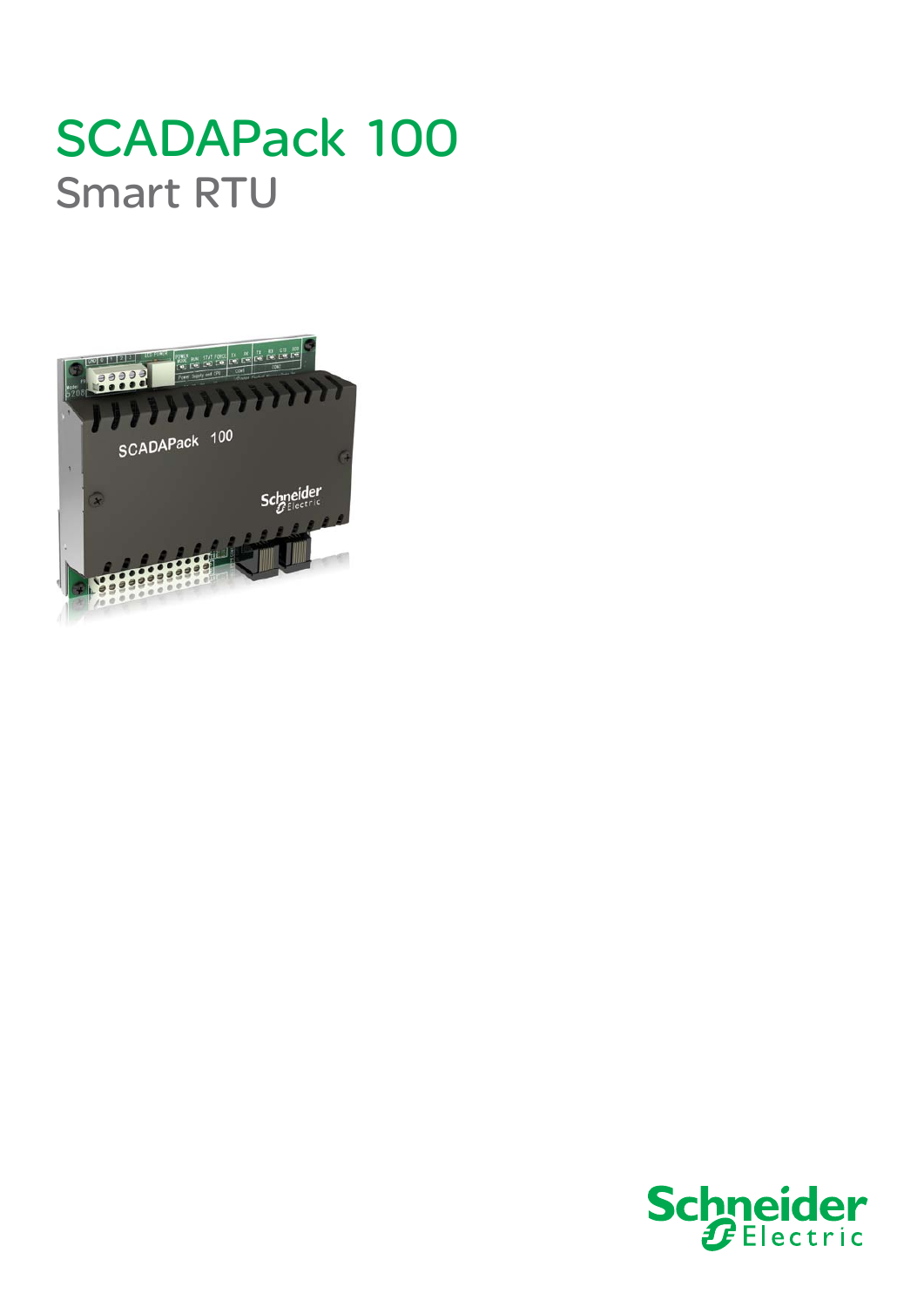

The SCADAPack100 Smart RTU is the most compact and cost-effective model in the SCADAPack family, providing serial communications and both analog inputs and digital I/O.

The product offers Modbus RTU, Modbus ASCII and DNP3 as native protocols and is remotely programmable through a choice of flexible programming languages. As with all SCADAPack products the SCADAPack100 is based on a multiprocessor architecture with a co-processor used for handling the onboard input/output channels.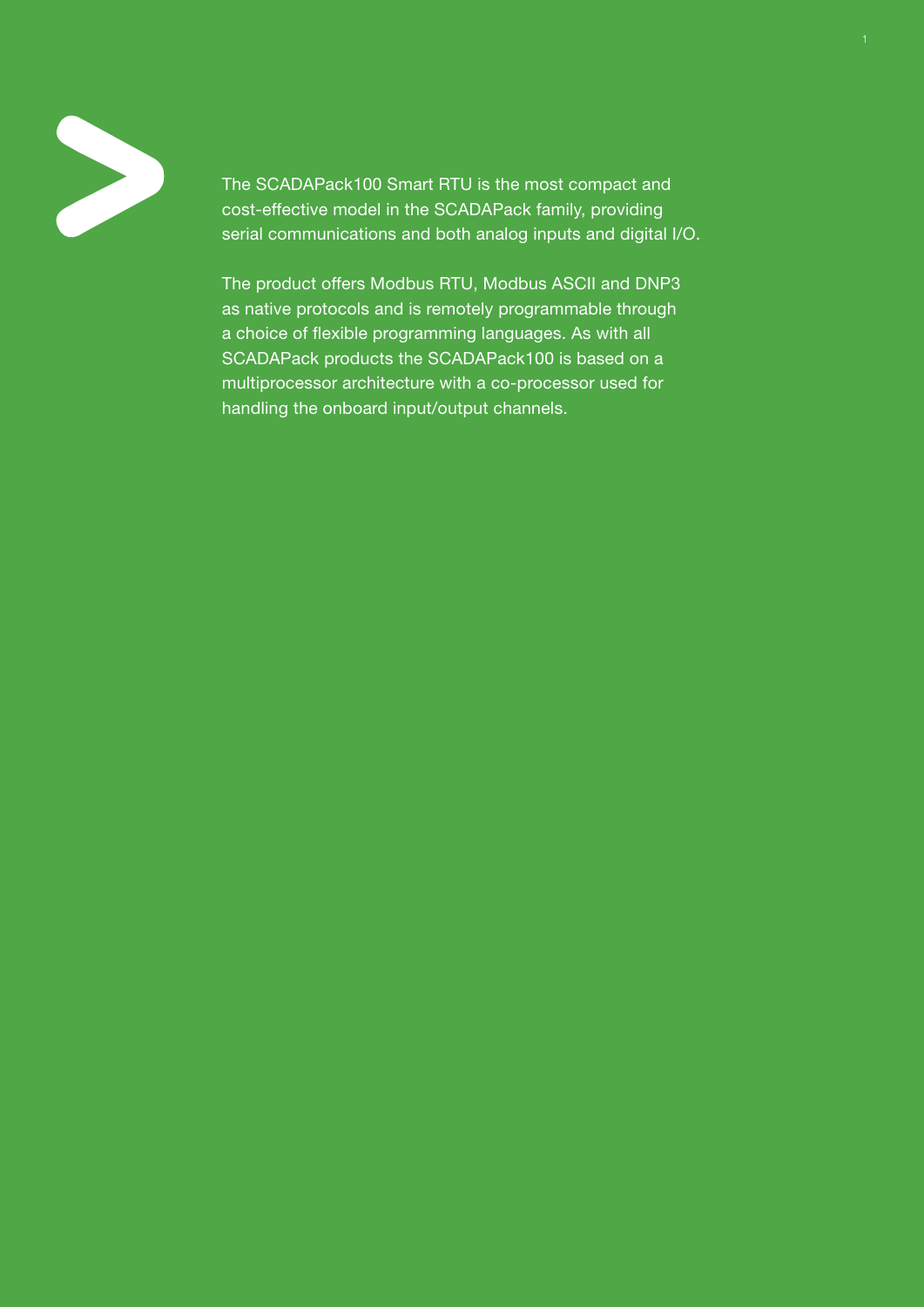|                                                                                                  | <b>SCADAPack 100</b>                                                                                                                                                                                                                                                                                                      |  |
|--------------------------------------------------------------------------------------------------|---------------------------------------------------------------------------------------------------------------------------------------------------------------------------------------------------------------------------------------------------------------------------------------------------------------------------|--|
| <b>Controller</b>                                                                                |                                                                                                                                                                                                                                                                                                                           |  |
| Processors                                                                                       | • 16-bit CMOS micro-controller, 14.74MHz clock, integrated watchdog timer<br>micro-controller co-processor: 14.74MHz clock                                                                                                                                                                                                |  |
| Memory                                                                                           | • 256KBytes CMOS RAM (controller ID number A182921 or less)<br>1024KBytes CMOS RAM (controller ID number A182922 or greater)<br>512kBytes flash ROM, 1kBytes EEPROM                                                                                                                                                       |  |
| Non-volatile RAM                                                                                 | CMOS RAM with lithium battery retains contents for 2 years with no power                                                                                                                                                                                                                                                  |  |
| $\mathsf{I}/\mathsf{O}$                                                                          |                                                                                                                                                                                                                                                                                                                           |  |
| Analog Inputs                                                                                    | • 3 at 5V/20mA: 250W resistance user configurable with jumper link<br>1 at 32.768V                                                                                                                                                                                                                                        |  |
| Resolution                                                                                       | 12 bits over the 5V and 32.768V measurement range                                                                                                                                                                                                                                                                         |  |
| Digital I/O                                                                                      | 6 points, each point is an input and an output, dry contact input, 1.0A max output rating                                                                                                                                                                                                                                 |  |
| Counter Inputs                                                                                   | 1, maximum frequency 5kHz, dry contact input, wetting current typically 5mA with 24V input power                                                                                                                                                                                                                          |  |
| <b>Communications</b>                                                                            |                                                                                                                                                                                                                                                                                                                           |  |
| Communication Port COM1                                                                          | RS-485 serial port, 2 pole removable terminal block, 2 wire half duplex, bias resistors installed                                                                                                                                                                                                                         |  |
| <b>Communication Port COM1</b>                                                                   | RS-232 compatible serial port (CMOS), Data Terminal Equipment (DTE), 8 pin modular jack, full or half duplex,<br>implemented Td, Rd, +5V                                                                                                                                                                                  |  |
| <b>Communication Port COM2</b>                                                                   | RS-232 compatible serial port (CMOS), Data Terminal Equipment (DTE), 8 pin modular jack, full or half duplex with RTS/CTS<br>control, implemented Td, Rd, CTS, RTS, DCD, DTR, +5V                                                                                                                                         |  |
| Baud Rates COM1 & COM2                                                                           | 300, 600, 1200, 2400, 4800, 9600, 19200, 38400                                                                                                                                                                                                                                                                            |  |
| Serial Protocols                                                                                 | Modbus RTU, Modbus ASCII, DNP3, DF1                                                                                                                                                                                                                                                                                       |  |
| Serial Protocol Modes                                                                            | Slave, Master, Master/Slave, Store and Forward                                                                                                                                                                                                                                                                            |  |
| Wireless <sup>1</sup>                                                                            | Spread spectrum radio at 900MHz <sup>2</sup> and 2.4GHz <sup>2</sup>                                                                                                                                                                                                                                                      |  |
| <b>General</b>                                                                                   |                                                                                                                                                                                                                                                                                                                           |  |
| I/O Terminations                                                                                 | 5 and 12 pole, removable terminal blocks. 12 to 22 AWG 15A contacts Screw termination 6 lb.-in. (0.68 Nm) torque                                                                                                                                                                                                          |  |
| <b>Dimensions</b>                                                                                | 5.65 inch (144mm) wide, 5.00 inch (127mm) high, 1.80 inch (45mm) deep                                                                                                                                                                                                                                                     |  |
| Packaging                                                                                        | Corrosion resistant zinc plated steel with black enamel paint                                                                                                                                                                                                                                                             |  |
| Environment                                                                                      | 5% RH to 95% RH, non-condensing, -40°C (-40°F) to 70°C (158°F)                                                                                                                                                                                                                                                            |  |
| DC Power Input:                                                                                  | 30V maximum, 10.0 to 11.5V turn on, 9.5V typical turn off, UL508 rated 13.75-28Vdc. Class 2, less than 500mW (at 12V) LEDs off,<br>2.9W maximum                                                                                                                                                                           |  |
| Output Capacity                                                                                  | 5V at 0.425A capacity, 5V at 0.060A required by 5208 controller, 5V at 0.365A available on COM1 and COM2                                                                                                                                                                                                                  |  |
| Warranty                                                                                         | 3 years parts and labor                                                                                                                                                                                                                                                                                                   |  |
| <b>Certifications</b>                                                                            |                                                                                                                                                                                                                                                                                                                           |  |
| <b>Hazardous Locations</b><br>North America                                                      | Suitable for use in Class I, Division 2, Groups A, B, C and D Hazardous Locations.<br>Temperature Code T4 per CSA Std C22.2 No. 213-M1987 / UL1604 UL listed and CSA certified to the following standards:<br>CSA Std. C22.2 No. 213-M1987 - Hazardous Locations<br>• UL Std. No. 1604 - Hazardous (Classified) Locations |  |
| <b>Hazardous Locations</b>                                                                       | ATEX II 3G, Ex nA IIC T4 per EN 60079-15, protection type n (Zone 2) Does not include Wireless versions                                                                                                                                                                                                                   |  |
| Safety                                                                                           | CSA ( <sub>C</sub> CSA <sub>US</sub> ) certified to the requirements of: CSA C22.2 No. 142-M1987 and UL508. (Process Control Equipment,<br>Industrial Control Equipment) UL ( <sub>C</sub> UL <sub>US</sub> ) listed: UL508 (Industrial Control Equipment)                                                                |  |
| 1 Available only with optional integrated wireless modules or with stand-alone wireless modules. |                                                                                                                                                                                                                                                                                                                           |  |

2 Not applicable in all countries.

Disclaimer: Schneider Electric reserves the right to change product specifications. For more information visit www.schneider-electric.com.